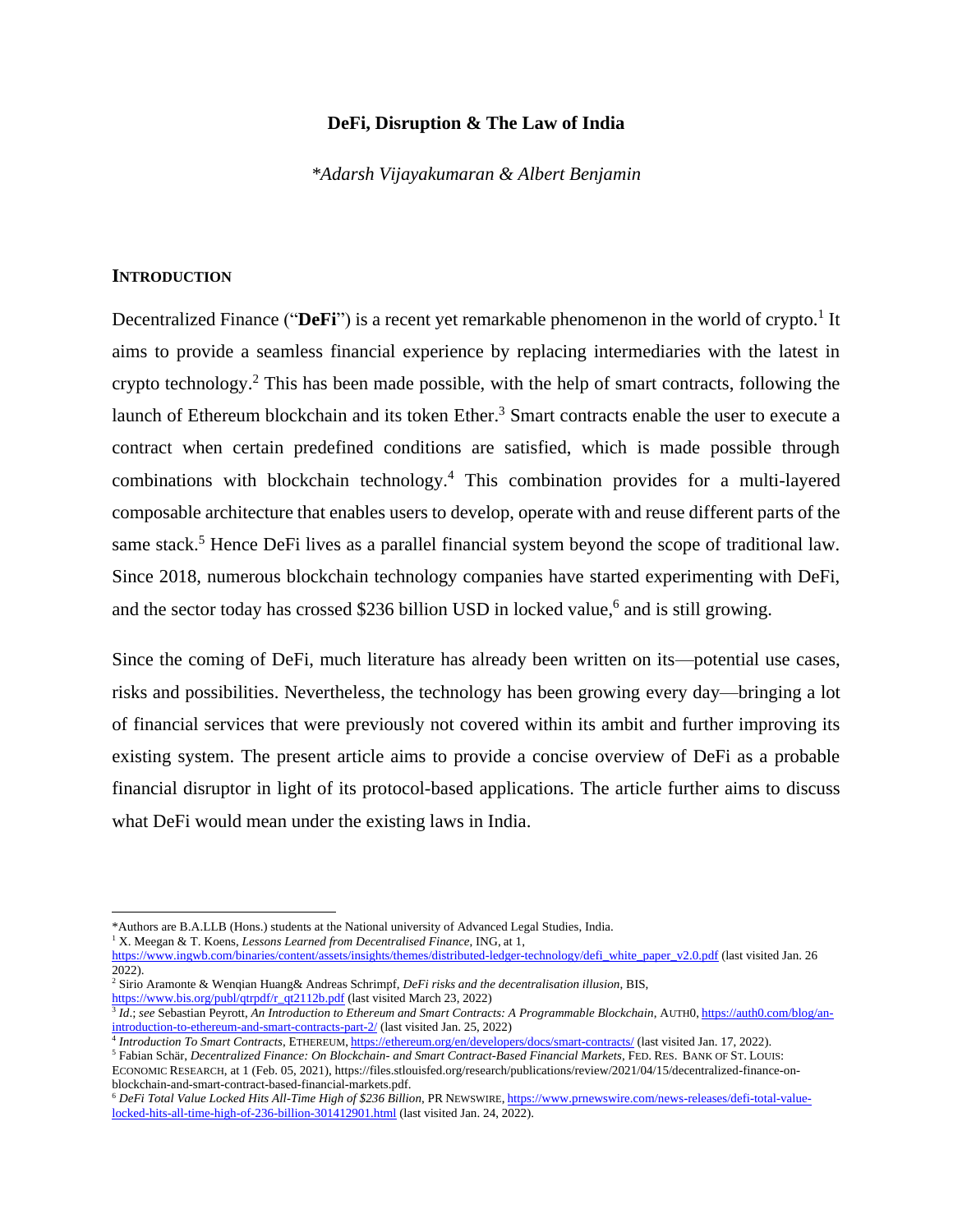## **DEFI V. CENTRALIZED FINANCE**

However, before we delve into the legal framework and related aspects of Defi it is important to understand how it works. National finance in all sovereign nations is intermediary-driven.<sup>7</sup> Any and all transactions made by a customer are recorded in the private ledger, owned and controlled by the respective financial institution.<sup>8</sup> This makes it almost impossible to make an independent financial transaction without providing an unnecessary contribution to the countless middlemen devoted to over-complicating the procedure.<sup>9</sup> In contrast, when a transaction is made under DeFi, the decentralized blockchain ensures that the transaction is recorded in a public ledger through computer code.<sup>10</sup> This can then be accessed by users of the DeFi application ("**DApps**"), who will be provided with an identical copy of the complete list of transactions in an encrypted format.<sup>11</sup> This ensures the user's anonymity and further provides for payment verification and asset records that are almost entirely unsusceptible to fraud or malicious activity.<sup>12</sup>

One of the main features of DeFi is the award of tokens in the system.<sup>13</sup> Unlike traditional practices, tokens are earned in DeFi through active interaction and provision of service to the respective protocol.<sup>14</sup> In other words, a participant who "providential liquidity in a decentralized exchange [DEX] or collateral on a lending platform" would receive tokens.<sup>15</sup> This earning system ensures popular participation and mandates greater accountability for said protocol.<sup>16</sup> Furthermore, employment of software to provide related services such as interest rate determination, order matching etc. ensures no middlemen are present in the market.<sup>17</sup> DeFi protocols can also be streamlined and updated from time to time and as users control their assets directly, transition

<sup>7</sup> Kathy Lien, *The Major Central Banks*, INVESTOPEDIA[, https://www.investopedia.com/articles/forex/06/centralbanks.asp](https://www.investopedia.com/articles/forex/06/centralbanks.asp) (last updated May, 1, 2021.

<sup>8</sup> *Decentralized Finance (DeFi): Disrupting the World of Finance Using Blockchain Technology*, Crystal Capital Partners (May 18, 2021), https://www.crystalfunds.com/insights/blockchain-technology-decentralized-finance-defi.<br><sup>9</sup> See id (describing the differences between conventional and blockchain transactions).

*See id.* (describing the differences between conventional and blockchain transactions)

 $^{10}$   $Id.$ 

 $11$  *Id.* 

<sup>12</sup> *Id.* 

<sup>13</sup> *Explained: DeFi Governance Tokens*, MEDIUM (Nov. 17, 2020), https://medium.com/multi-io/explained-defi-governance-tokens-23a76e4df543.

<sup>&</sup>lt;sup>14</sup> DeFi and Regulation: the European Approach, FINEXTRA (Jun. 28, 2021), https://www.finextra.com/blogposting/20516/defi-and-regulationthe-european-approach.

 $^{15}$  *Id.* 

<sup>16</sup> *Id,* 

<sup>17</sup> Ozier Zarouq Khan, *Guide: DeFi Regulations in Key Jurisdictions*, FIRST DIGITAL (Aug. 12, 2021), https://1stdigital.com/news-andinsights/regulatory-developments/guide-defi-regulations-in-key-jurisdictions-including-india-china-the-us-and-singapore/. (citing Jai Massari and Christian Catalini, *DeFi Dinsintermediation, and the Regulatory Path Ahead*, THE REGULATORY REVIEW (May 10, 2021), https://www.theregreview.org/2021/05/10/massari-catalini-defi-disintermediation-regulatory-path-ahead/)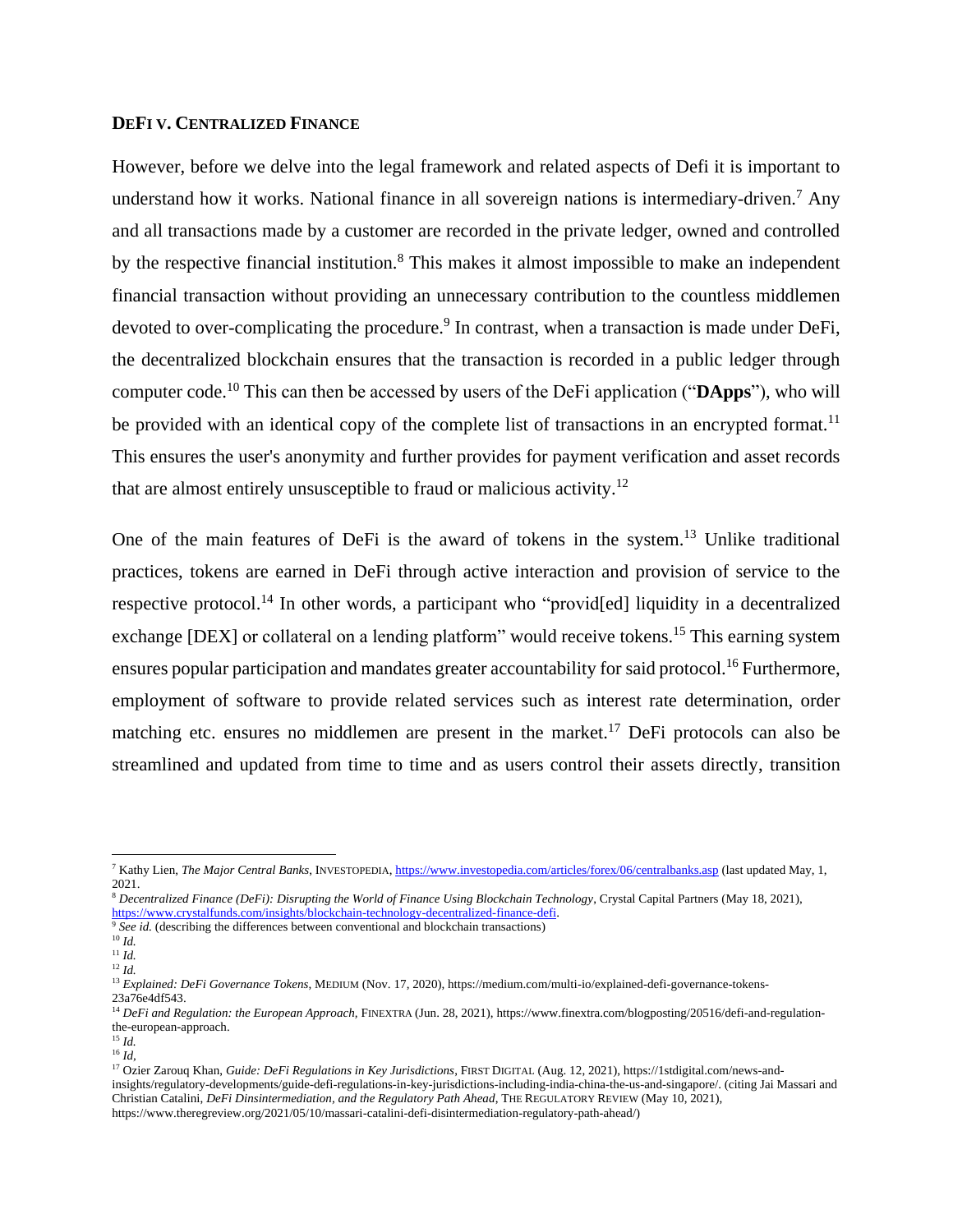between protocols is also virtually effortless.<sup>18</sup> Therefore DeFi clearly has the potential to revolutionize the sector especially in comparison with its counterparts that are in effect. The rising number of use cases of the DeFi sector is a proof that, this is more than just a bunch of DeFi projects.<sup>19</sup> It's an integrated effort to develop a holistic ecosystem of finance that shifts from traditional centralized services to a whole new level of a decentralized system (at least on the face of it).<sup>20</sup> Some of the important financial activities that DeFi based protocols provide today include Decentralized exchange, (E.g., Uniswap, dYdX), decentralized lending (E.g., Maker), decentralized derivatives (E.g., Sythetix), and on-chain asset management (E.g., Set Protocol).

#### **RISKS OF DEFI**

All this said, it's pertinent to state that DeFi is no bed of roses. Much of the risk associated with DeFi is fundamental to its technology and operation.<sup>21</sup> Even though institutional interest in DeFi has risen many levels in the last few months, only users with great risk appetite interact with DeFi applications because of risks such as concerns on operational security, reliability on external data, difficulty in execution of contracts and infrastructural vulnerabilities.<sup>22</sup> All of these can result in the failure of the system and may make it and its users susceptible to illegal activities and fraud.<sup>23</sup> Since the technology has a composable architecture at every level, it may be prone to programming errors.<sup>24</sup> Users must rely only on trusted audit services or should conduct their own audits before they start transferring their funds to any DApps.<sup>25</sup>

Beyond technical risk, of primary concern is the difficulty to devise an efficient and effective legal framework for its implementation. The supposedly decentralized nature of DeFi makes it nearly impossible for any regulator to step in as there is no single responsible entity to blame if something

<sup>19</sup> *DEFI is changing the future of the Financial Industry*, ABS RESOURCES (May 17, 2021)[, https://www.asbresources.com/blog/defi-is-changing](https://www.asbresources.com/blog/defi-is-changing-the-future-of-the-financial-industry)[the-future-of-the-financial-industry.](https://www.asbresources.com/blog/defi-is-changing-the-future-of-the-financial-industry)

<sup>20</sup> *Id.* 

 $^{23}$  *Id.* 

<sup>&</sup>lt;sup>18</sup> Jai Massari and Christian Catalini, *DeFi Dinsintermediation, and the Regulatory Path Ahead*, THE REGULATORY REVIEW (May 10, 2021), https://www.theregreview.org/2021/05/10/massari-catalini-defi-disintermediation-regulatory-path-ahead/.

<sup>21</sup> *See* Fabian Schär, *Decentralized Finance: On Blockchain- and Smart Contract-Based Financial Markets*, FED. RES. BANK OF ST. LOUIS: ECONOMIC RESEARCH, at 1 (Feb. 05, 2021)[, https://files.stlouisfed.org/research/publications/review/2021/04/15/decentralized-finance-on](https://files.stlouisfed.org/research/publications/review/2021/04/15/decentralized-finance-on-blockchain-and-smart-contract-based-financial-markets.pdf)[blockchain-and-smart-contract-based-financial-markets.pdf](https://files.stlouisfed.org/research/publications/review/2021/04/15/decentralized-finance-on-blockchain-and-smart-contract-based-financial-markets.pdf) (describing risks associated with DeFi).

<sup>&</sup>lt;sup>22</sup> See Id. (describing risks associated with DeFi).

 $24$  *Id.* 

<sup>25</sup> *Id.*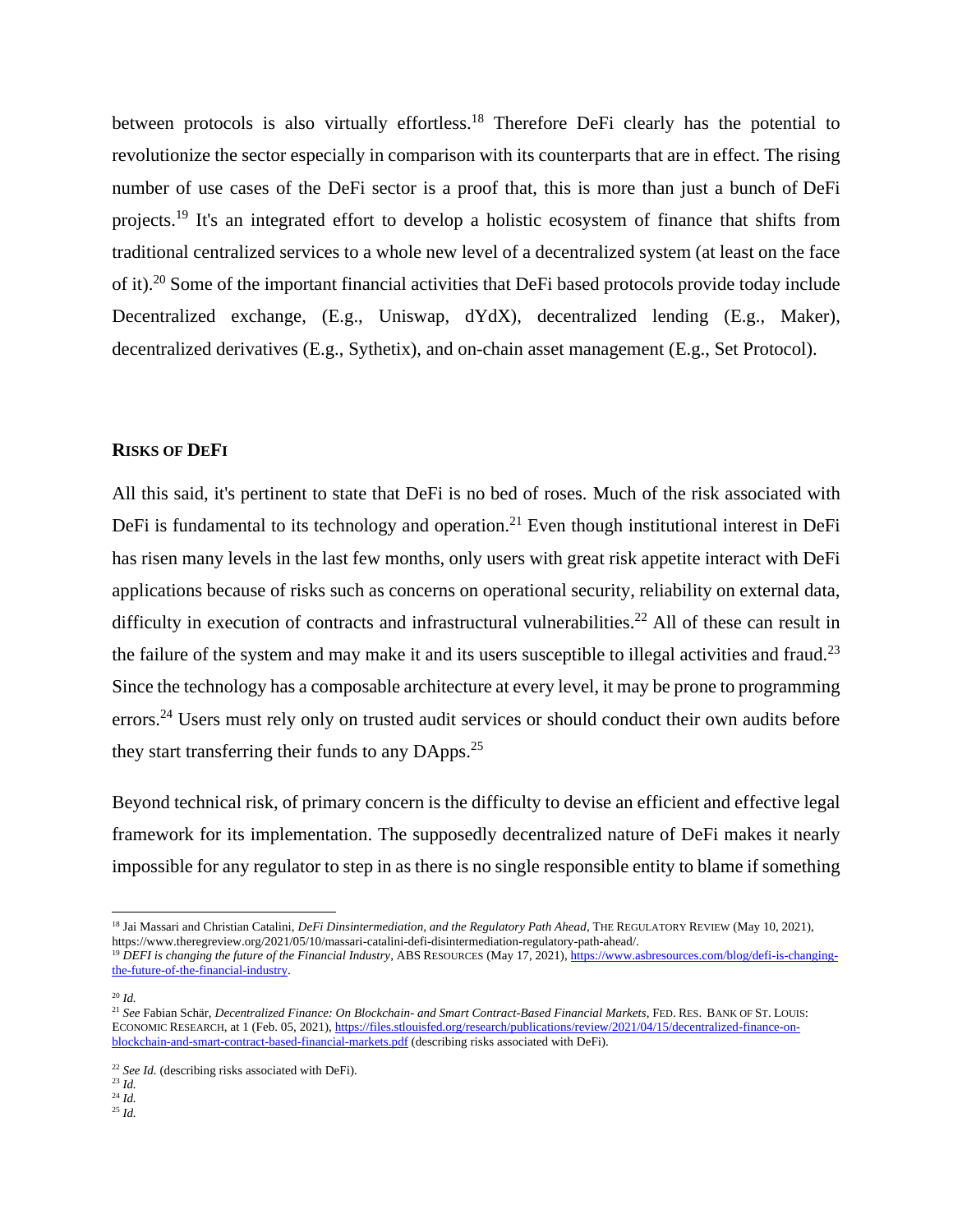goes wrong.<sup>26</sup> The absence of single regulatory and supervisory access points in DeFi networks is one of the major policy questions that remains to be overcome. Given the decentralized nature of the networks based on which DeFi applications operate, and their community-driven governance, it is challenging to identify decision-making entities/actors that can be held accountable for the operation of the network.<sup>27</sup>

## **DEFI & THE LAW OF INDIA**

The challenges with regulating DeFi through the use of existing Indian law are apparent. Indian law on regulating financial affairs generally assumes intermediaries are present.<sup>28</sup> It often uses regulations applied to intermediaries as a way to regulate financial activities.<sup>29</sup> Accordingly, lawmakers and regulators will likely find the concept of DeFi alien and confusing to grapple with.<sup>30</sup>

One consolation for the applicability of existing laws and regulation strategy is that true decentralization is still an illusion in most of the DeFi projects found today.<sup>31</sup> Not everything that identifies as DeFi is truly decentralized.<sup>32</sup> This illusion of decentralization provides scope for regulators to step in to demand that any stakeholders that have decision-making or managerial authority ensure compliance with any existing or future laws. These groups, and the governance protocols on which their interactions are based could be used as a natural entry point for policymakers to develop laws that could help ensure that the innovative potential of DeFi does not compromise financial stability, consumer protection, and AML/CFT. However, in the future, most DeFi projects could be truly decentralized, and it is still uncertain how Indian law will deal with

 $\delta$  *See id.* (describing how the decentralized nature of blockchain eliminates "middle[men] or gatekeeper[s] managing the system"). <sup>28</sup> Jayanth Kumar Dash et al., *Section 3.1 Extant Indian Legal Regimes*, *in* Report of the Working Group on Digital Lending including Lending through Online Platforms and Mobile Apps, RES. BANK OF INDIA (Nov. 18, 2021),

<https://www.rbi.org.in/Scripts/PublicationReportDetails.aspx?UrlPage=&ID=1189#S31> (describing application of Regulation to specific managing entities sech as banks and MBFCs) ; *See also* Jai Massari and Christian Catalini, *DeFi Dinsintermediation, and the Regulatory Path Ahead*, THE REGULATORY REVIEW (May 10, 2021), [https://www.theregreview.org/2021/05/10/massari-catalini-defi-disintermediation](https://www.theregreview.org/2021/05/10/massari-catalini-defi-disintermediation-regulatory-path-ahead/%20(describing)[regulatory-path-ahead/ \(describing](https://www.theregreview.org/2021/05/10/massari-catalini-defi-disintermediation-regulatory-path-ahead/%20(describing) the challenges of DeFi regulation in the US).

<sup>29</sup> *Id.* 

https://www.bis.org/publ/qtrpdf/r\_qt2112b.htm#:~:text=The%20%22decentralisation%20illusion%22%20in%20DeFi&text=A%20key%20tenet %20of%20economic,interactions%20with%20staff%20or%20suppliers (last visited Jan 27 2022).

<sup>26</sup> *See Decentralized Finance (DeFi): Disrupting the World of Finance Using Blockchain Technology*, Crystal Capital Partners (May 18, 2021), <https://www.crystalfunds.com/insights/blockchain-technology-decentralized-finance-defi> (describing how the decentralized nature of blockchain eliminates "middle[men] or gatekeeper[s] managing the system").

<sup>30</sup> ;*See* Jai Massari and Christian Catalini, *DeFi Dinsintermediation, and the Regulatory Path Ahead*, THE REGULATORY REVIEW (May 10, 2021)[, https://www.theregreview.org/2021/05/10/massari-catalini-defi-disintermediation-regulatory-path-ahead/ \(describing](https://www.theregreview.org/2021/05/10/massari-catalini-defi-disintermediation-regulatory-path-ahead/%20(describing) the challenges of DeFi regulation in the US).

<sup>31</sup> Wenqian Huang & Andreas Schrimpf, *DeFi risks and the decentralisation illusion*, BIS (Dec. 6, 2021),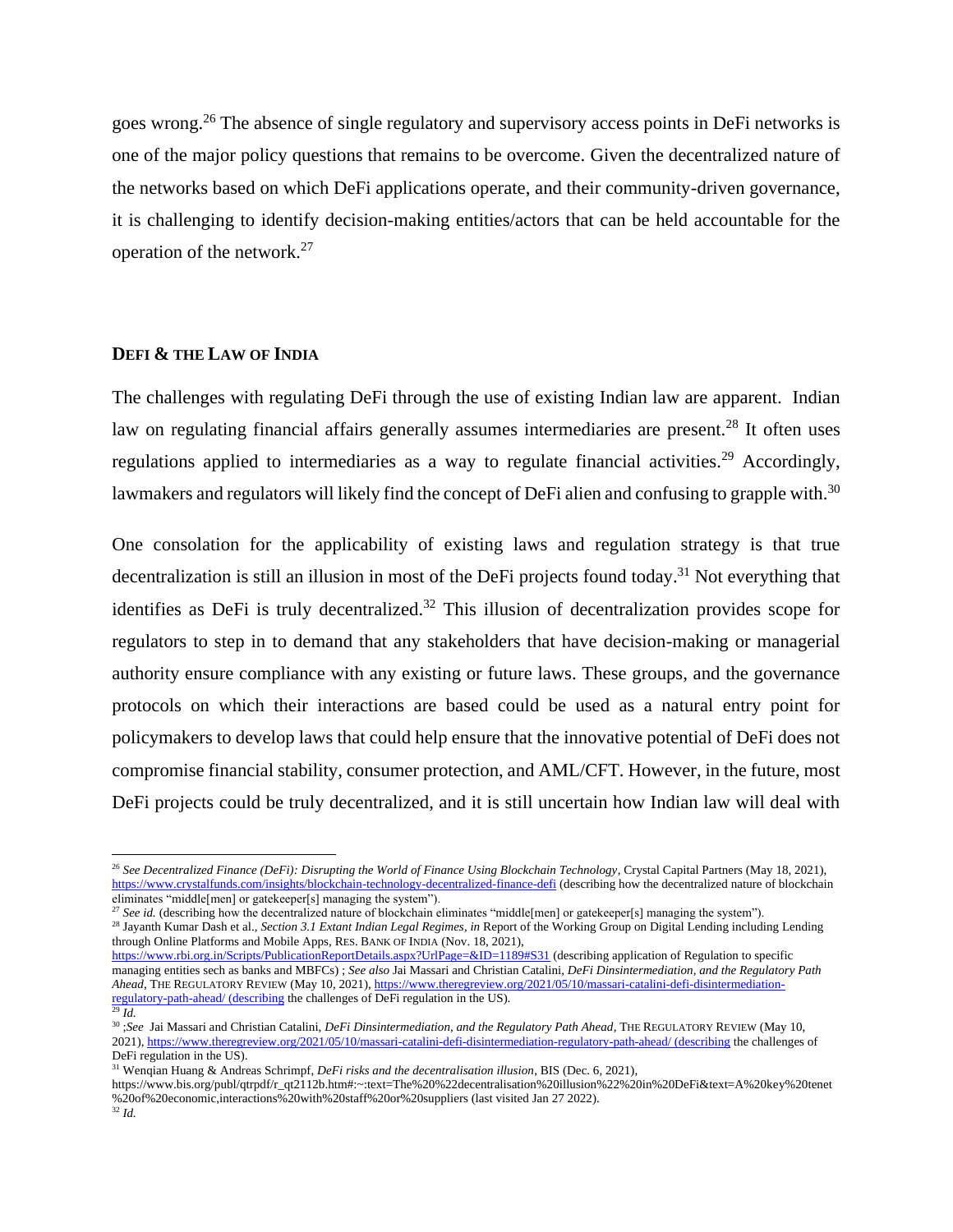this going forward. Some small steps have been made towards regulation. For example, in the *IAMAI* judgment, the Supreme Court of India set aside the RBI's circular that prohibited regulated entities from dealing in, or facilitating banking transactions, relating to virtual currencies.<sup>33</sup> However, most regulation in India still allows DeFi to slip through the cracks. Under the current legal framework, what the Securities Exchange Board of India ("**SEBI**") or the RBI will do to control and monitor DeFi ecosystems cannot be determined in a case where digital assets are treated as securities. The uncertainty stems from the Securities Contract (Regulation) Act(1956), which states that a stock exchange is defined as *"(a) any body of individuals, whether incorporated or not, constituted before corporatisation and demutualisation under sections 4A and 4B, or (b) a body corporate incorporated under the Companies Act, 1956 (1 of 1956) whether under a scheme of corporatisation and demutualisation or otherwise, for the purpose of assisting, regulating or controlling the business of buying, selling or dealing in securities.*" <sup>34</sup> This will fail to apply to DEX protocols, used in DeFi ecosystems, because such protocols renounce corporatisation.<sup>35</sup> Instead, a new body created in accordance with a DEX protocol will function automatically and thereby not fall under the purview of the  $Act.^{36}$ 

Part of the reason for DeFi's ability to evade current regulation is the global reach and operation of its networks, which have no defined jurisdiction and geographical location for their operations.<sup>37</sup> This increases jurisdictional uncertainty and challenges domestic regulations. Parties that are key for developing the protocol, such as software developers or smart contract providers, may not even constitute nodes to the network in many scenarios.<sup>38</sup> The composable infrastructure of DeFi applications further adds to the complications. Even if malicious activity is detected, it is difficult to assess where the weak point is and who enabled it.<sup>39</sup> Interestingly, in a working group report on digital lending released by RBI in November 2021, it was proposed that "[a] blueprint of a forward-

<sup>38</sup> *See* Fabian Schär, *Decentralized Finance: On Blockchain- and Smart Contract-Based Financial Markets*, FED. RES. BANK OF ST. LOUIS: ECONOMIC RESEARCH, at 1 (Feb. 05, 2021)[, https://files.stlouisfed.org/research/publications/review/2021/04/15/decentralized-finance-on](https://files.stlouisfed.org/research/publications/review/2021/04/15/decentralized-finance-on-blockchain-and-smart-contract-based-financial-markets.pdf)[blockchain-and-smart-contract-based-financial-markets.pdf](https://files.stlouisfed.org/research/publications/review/2021/04/15/decentralized-finance-on-blockchain-and-smart-contract-based-financial-markets.pdf) (describing risks associated with DeFi).

<sup>39</sup> *See id.* (describing risks associated with anonymity and pseudoanonymity),

<sup>33</sup> IAMAI v. RBI, Writ. Pet. (Civil) No. 373, (S. Ct. of India 2018

<sup>34</sup> Securities Contracts (Regulation) Act, 1956

<sup>&</sup>lt;sup>35</sup> See Decentralized Finance (DeFi): Disrupting the World of Finance Using Blockchain Technology, Crystal Capital Partners (May 18, 2021), <https://www.crystalfunds.com/insights/blockchain-technology-decentralized-finance-defi> (describing how the decentralized nature of blockchain eliminates "middle[men] or gatekeeper[s] managing the system").

<sup>36</sup> Rahul Nambiampurath, *What is a Decentralized Cryptocurrency Exchange (DEX)?*, MAKE USE OF, https://www.makeuseof.com/what-is-adecentralized-cryptocurrency-exchange-dex/

<sup>37</sup> Luke Fitzpatrick, *DeFi is Reinventing Global Finance Faster Than the Fed can Print Money*, FORBES (May 20, 2020), https://www.forbes.com/sites/lukefitzpatrick/2020/05/20/defi-is-reinventing-global-finance-faster-than-the-fed-can-printmoney/?sh=5defed3753f3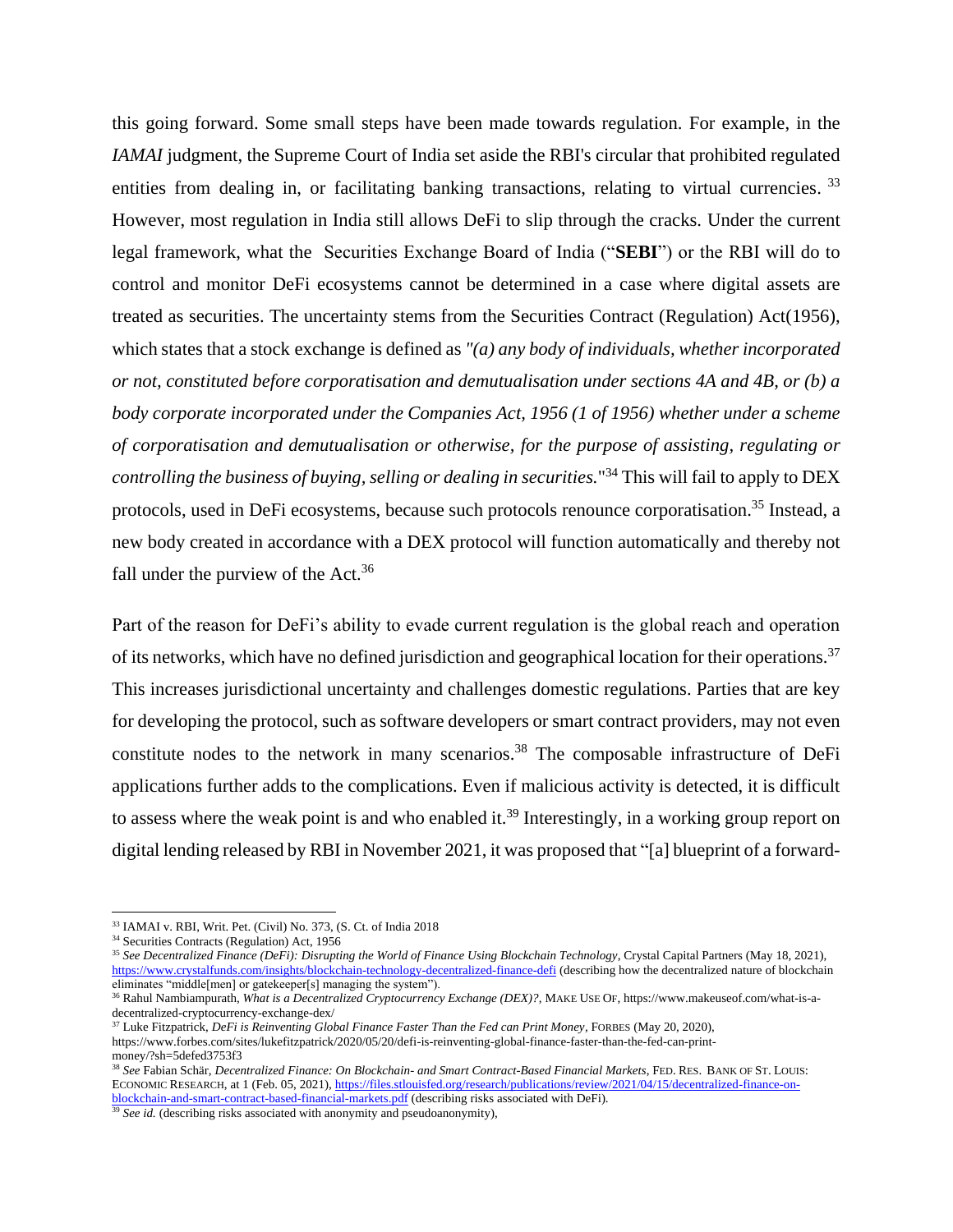looking framework for identifying and managing risks arising from DeFi" should be introduced.<sup>40</sup> However, it is not yet clear what the Indian government's official take on this financial disruptor will be.

The inability of the current Indian legislations to include DeFi does not mean that it is impossible for Indian laws to completely regulate decentralization. However, in order for the regulators to effectively monitor and ensure consumer protection and domestic financial stability, current laws must adapt to the changing times. This means, instead of the commonly-proposed blanket ban for cryptocurrencies, more effective far-sighted measures should be introduced. This is because a blanket ban will not be effective long-term. Even if all nodes go offline, as the result of a blanket ban, it would only take one node with the full blockchain history to come back online to make all the data accessible again. $41$ 

However, stakeholders in DeFi, should be prepared for changing regulation in India on DeFi technologies, including novel regulation or even the temporary implementation of a blanket ban. Potential avenues for regulation include evaluating DeFi projects on more than just their innovativeness. For example, improved disclosures in DeFi applications could be a first step towards the greater protection of participants. These disclosures can include governance token holding data, disclosure of information regarding existence of admin keys, information pertaining to signers of those keys and the scope of such keys, whether multi-signature arrangements to enhance protection is adopted etc. Considering the global accessibility of DeFi, a global cooperation framework among regulators may also be explored.

In addition, even though DeFi works separately from TradFi, the growing interconnections between centralized bodies such as banks and virtual asset service providers cannot be ignored.<sup>42</sup> Fiat from regulated intermediaries using UPI, NEFT, IMPS, etc to fill in funds in the virtual asset service wallets may be monitored. Even though alternative transaction mechanisms are available, monitoring primary payment gateways could help regulators gather at least minimal data to flag

<sup>40</sup> Report of the Working Group on Digital Lending including Lending through Online Platforms and Mobile Apps, RES. BANK OF INDIA (Nov. 18, 2021)[, https://www.rbi.org.in/Scripts/PublicationReportDetails.aspx?UrlPage=&ID=1189](about:blank)

<sup>41</sup> Jimi S., *Blockchain: What are nodes and masternodes?*, MEDIUM, [https://medium.com/coinmonks/blockchain-what-is-a-node-or-masternode](about:blank)[and-what-does-it-do-4d9a4200938f.](about:blank)

<sup>42</sup> *See* Nikhilesh De, Danny Nelson, *Financial Stability Group Warns of Stablecoin, DeFi Risks in Annual Report*, COINDESK (Dec. 17, 2021), [https://www.coindesk.com/policy/2021/12/17/financial-stability-group-warns-of-stablecoin-defi-risks-in-annual-report/.](https://www.coindesk.com/policy/2021/12/17/financial-stability-group-warns-of-stablecoin-defi-risks-in-annual-report/) (describing potential benefits of stablecoin)